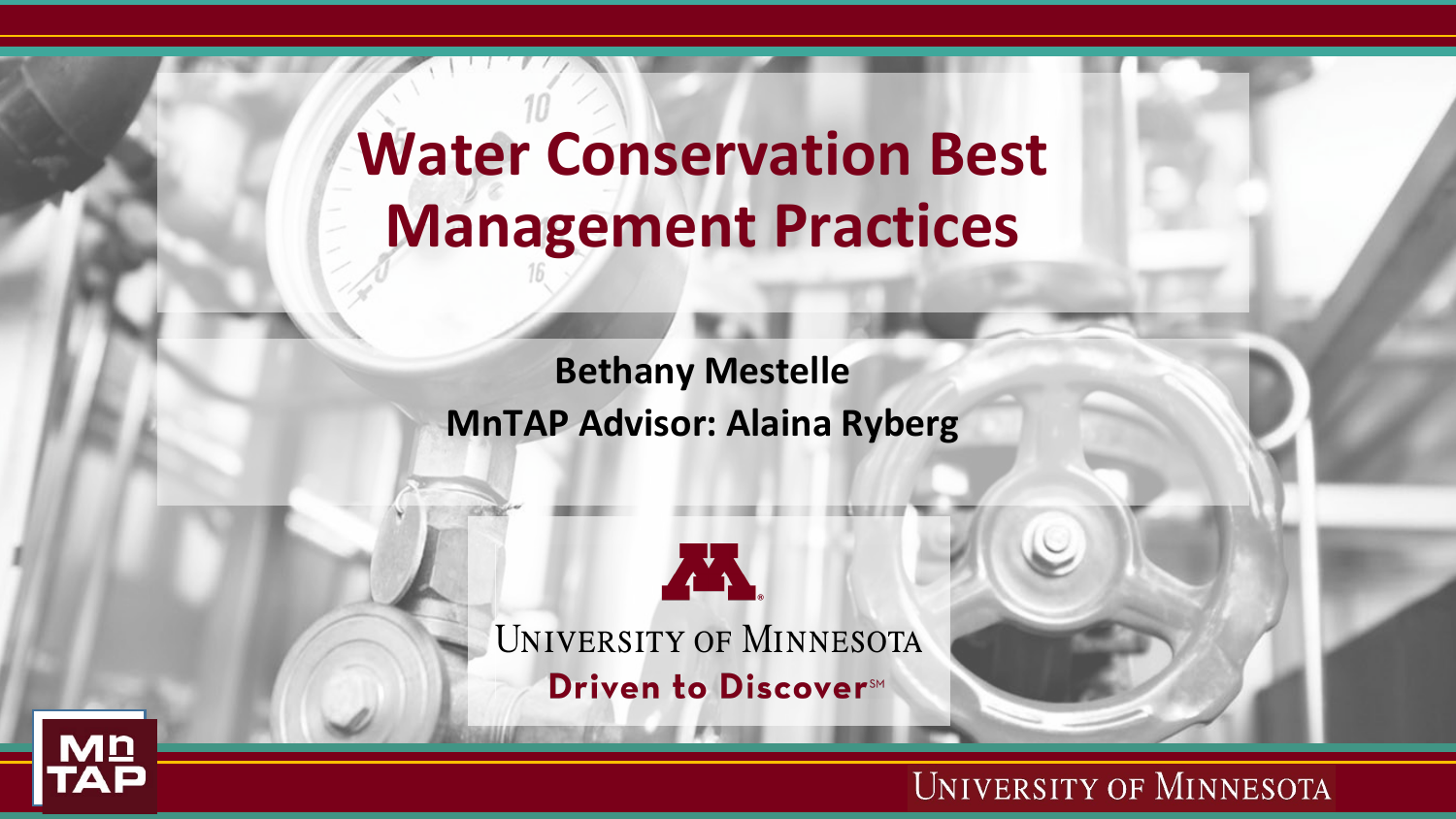### **Industrial Water Efficiency Project Partnership**







- •**Groundwater availability and community water efficiency research**
- •**Financial support**
- •**Goal of preserving our water resources, promoting conservation and sustainable consumption**
- •**Technical staff and intern resources**
- •**35+ years of experience**
- •**Mission to help industries in MN find costeffective solutions for waste prevention, water and energy conservation**

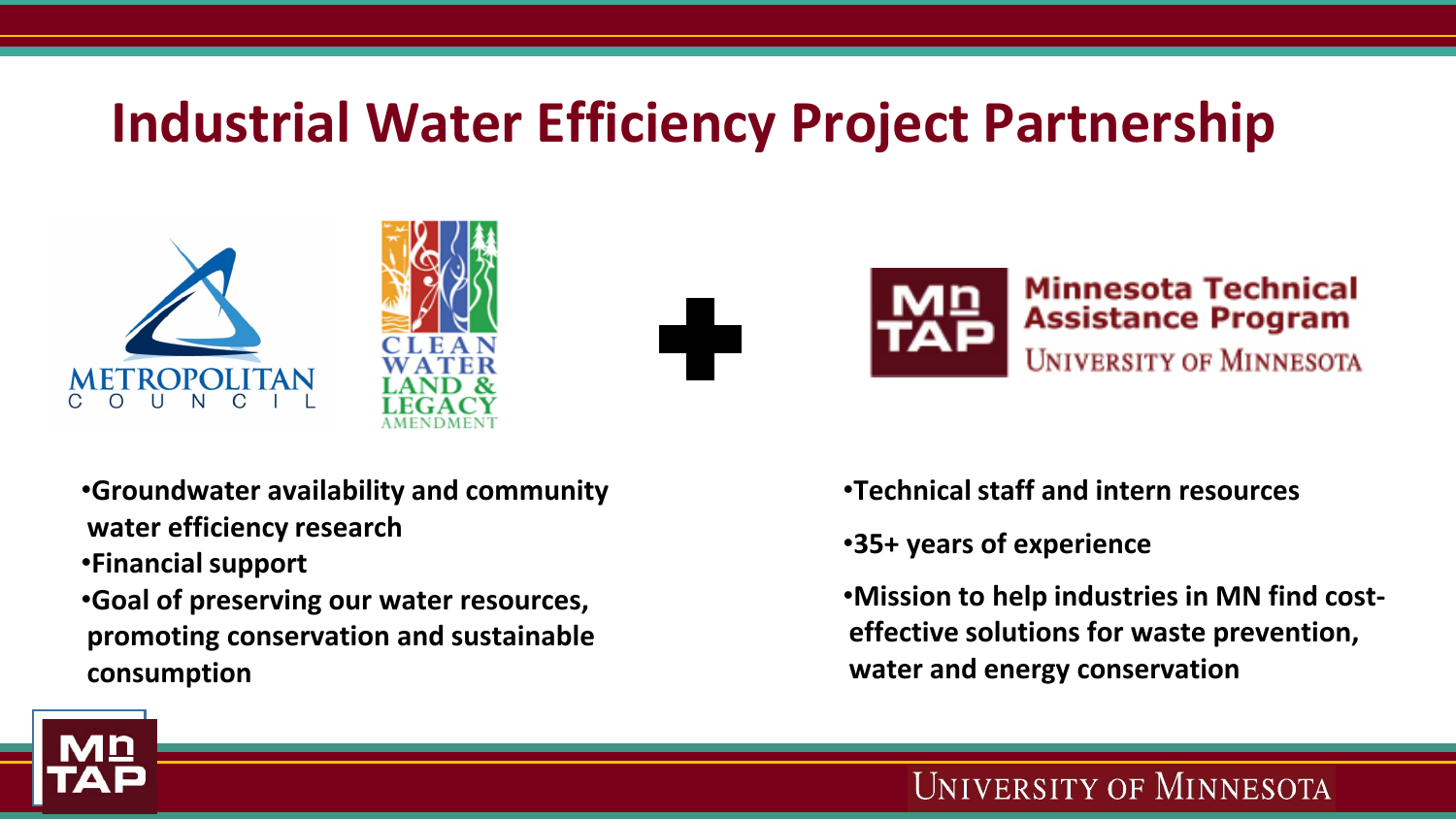# **Project Overview**

- •**Understand industrial water use**
- •**More savings per recommendation**
- •**Utilize existing data**
- •**Make general recommendations**
- •**Share conclusions**

Implemented: MCES Funded Projects

- \$1.3 million
- 135 million gallons

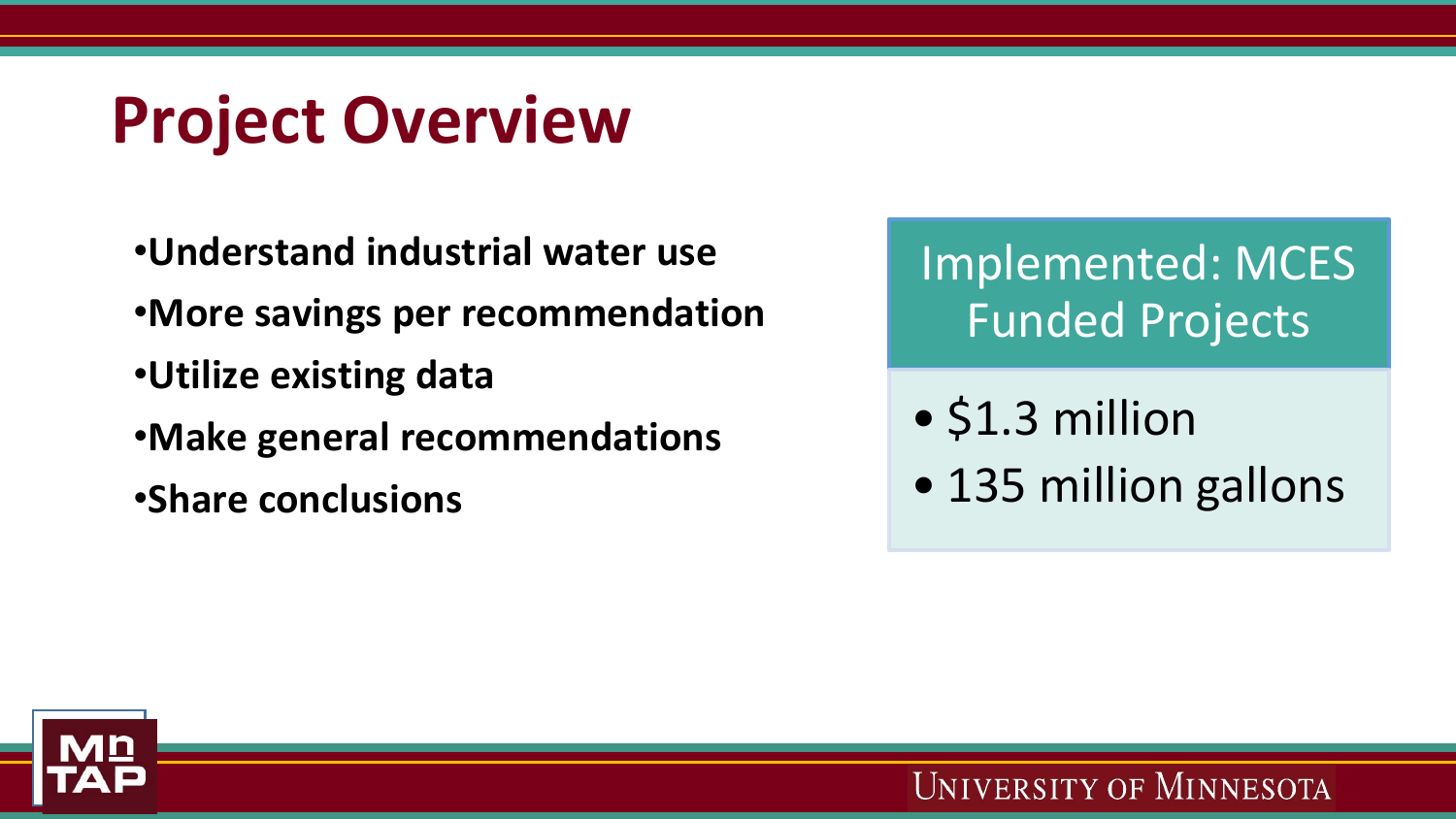### All Recommendations (1342)

### Water Conservation Recommendations (341)

Type of Recommendation, Water Use, Industry

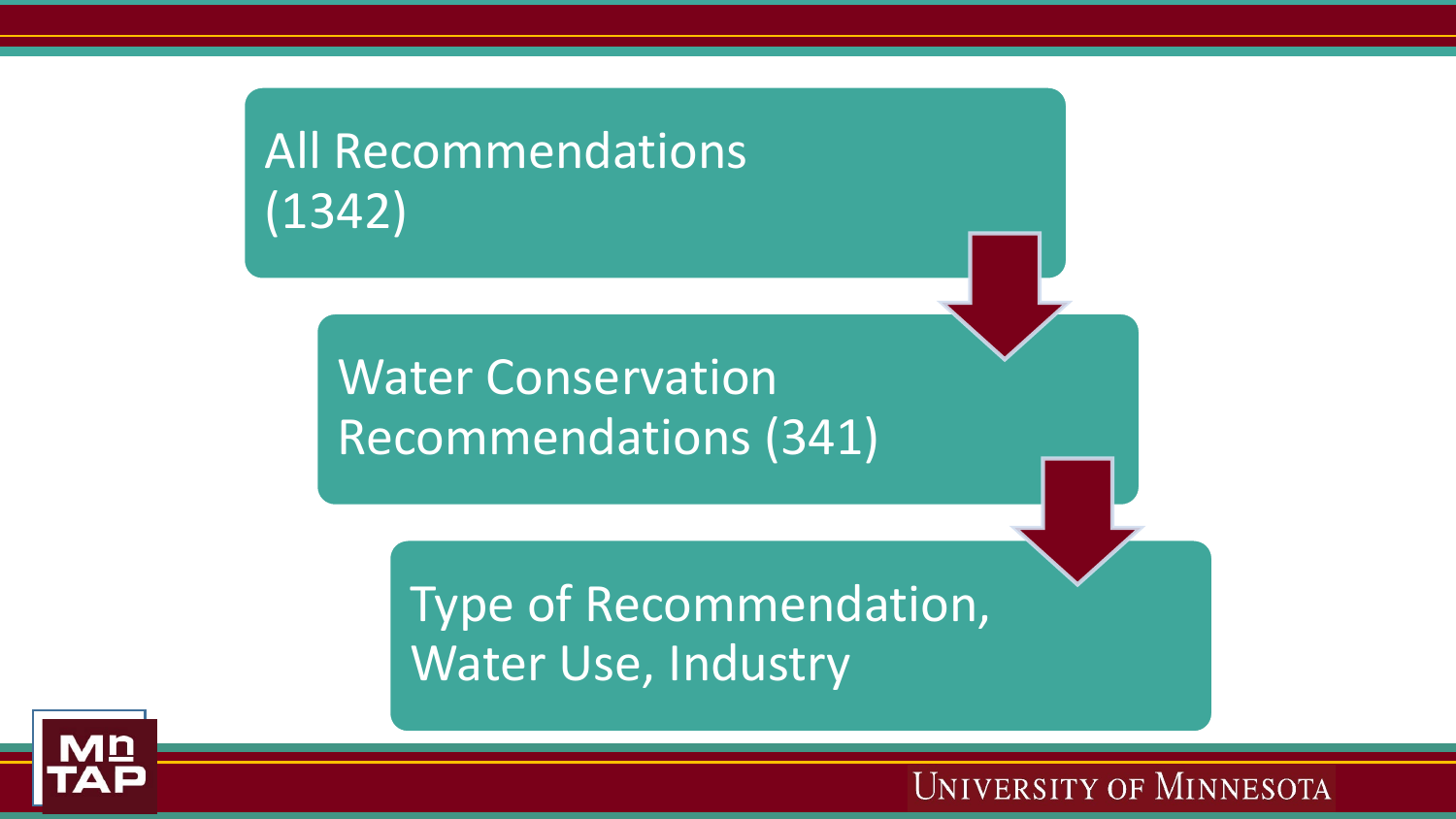

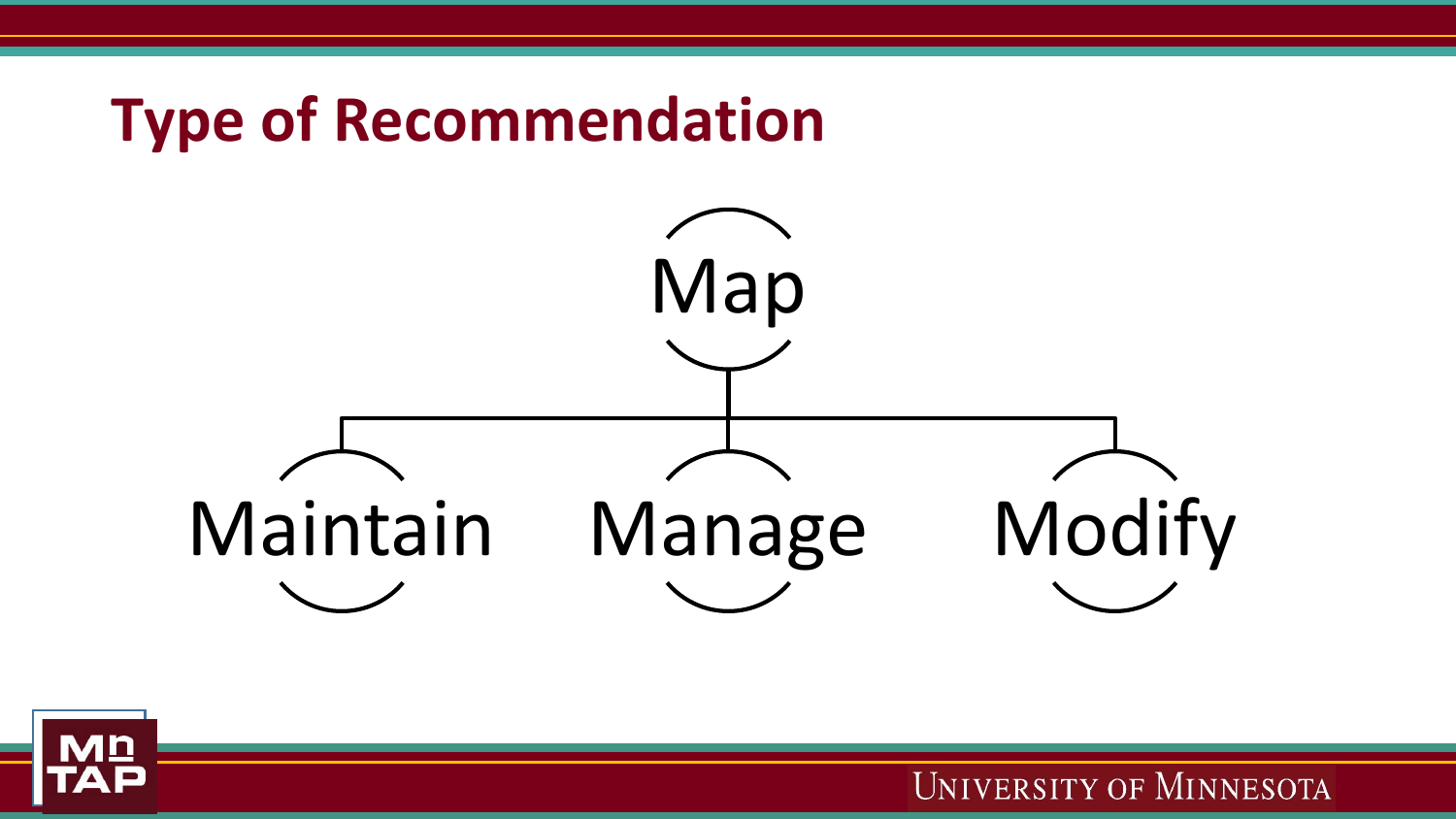## **Classification: Type of Recommendation**



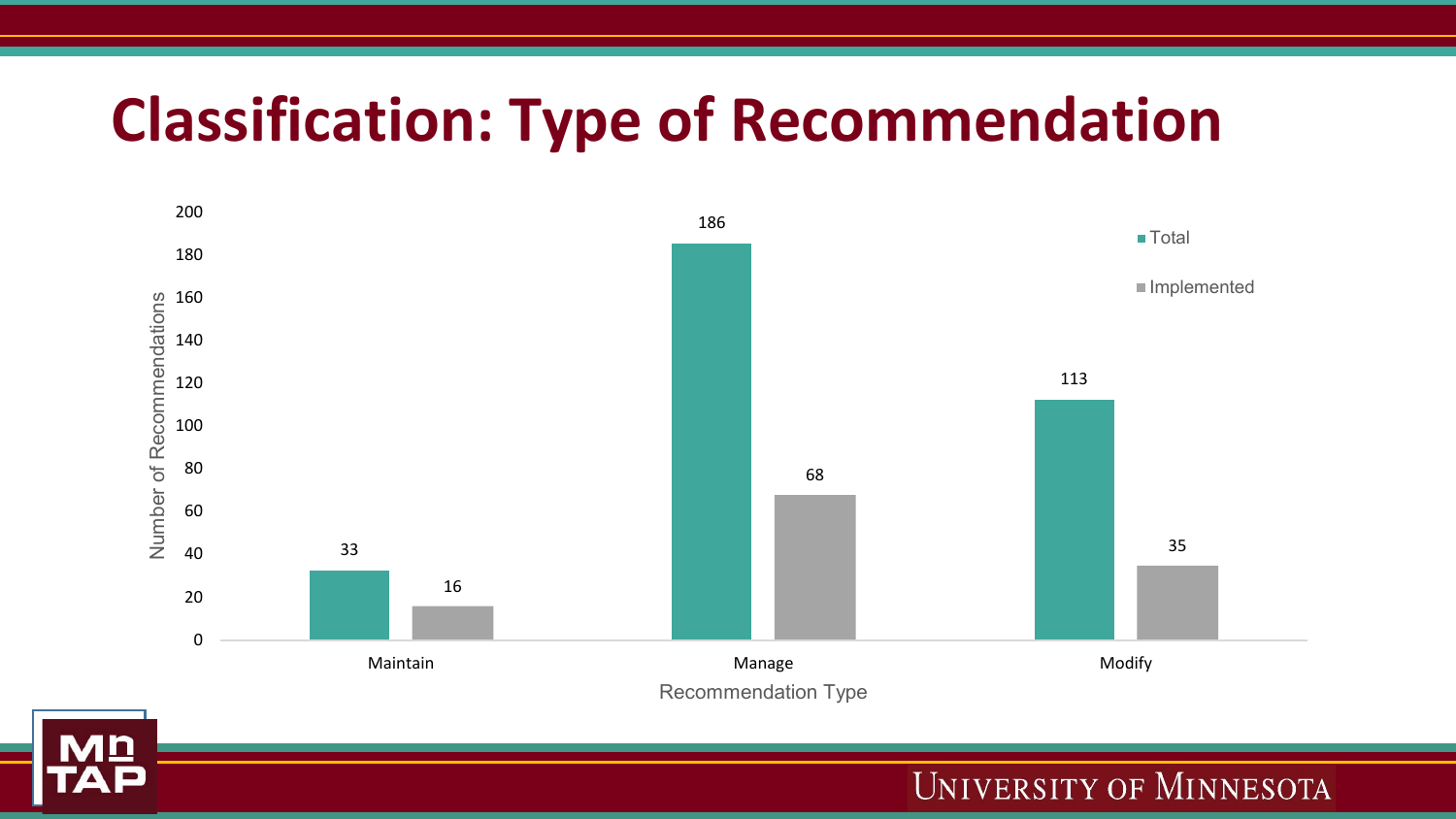

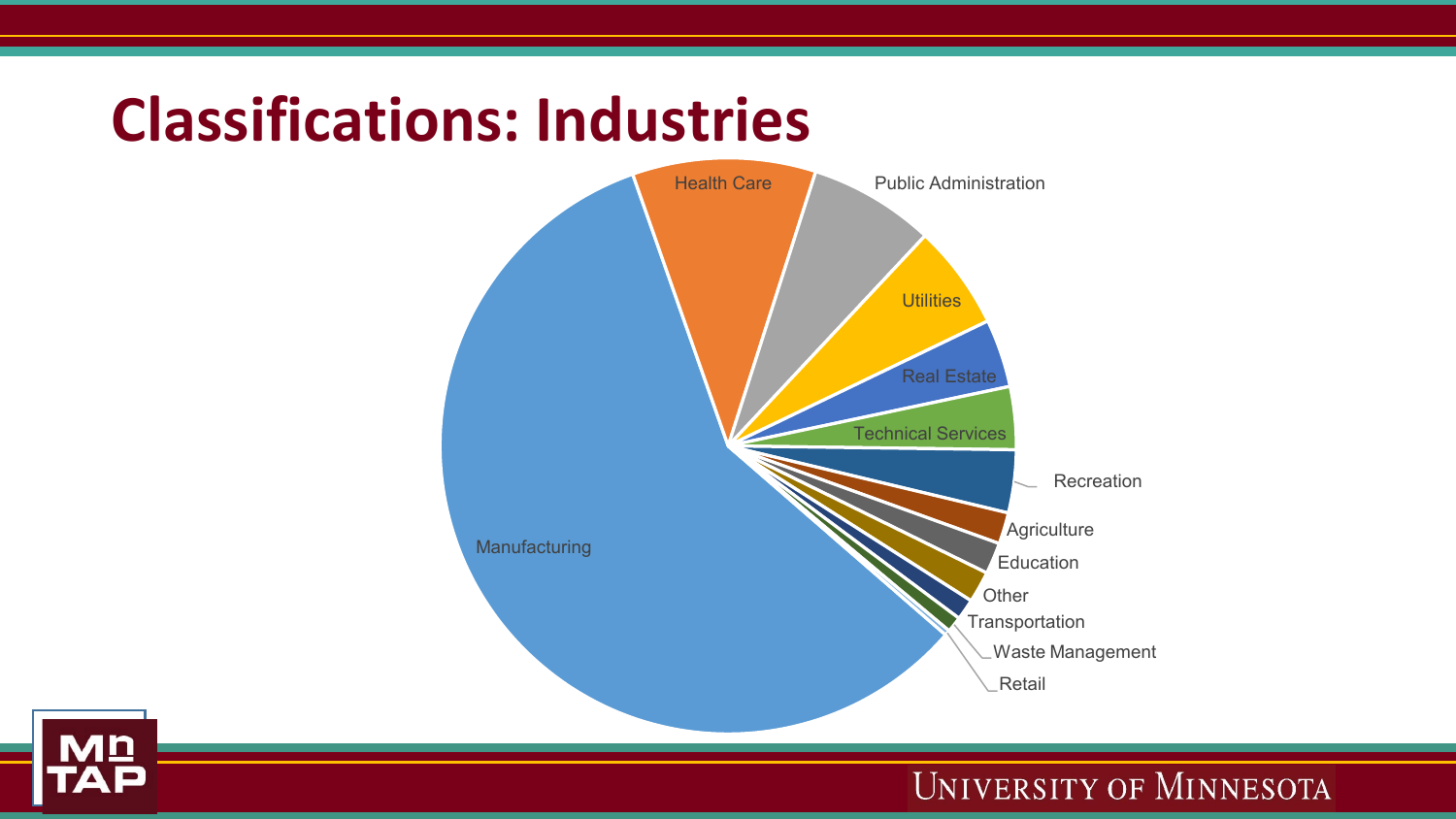## **Classifications: Industries**



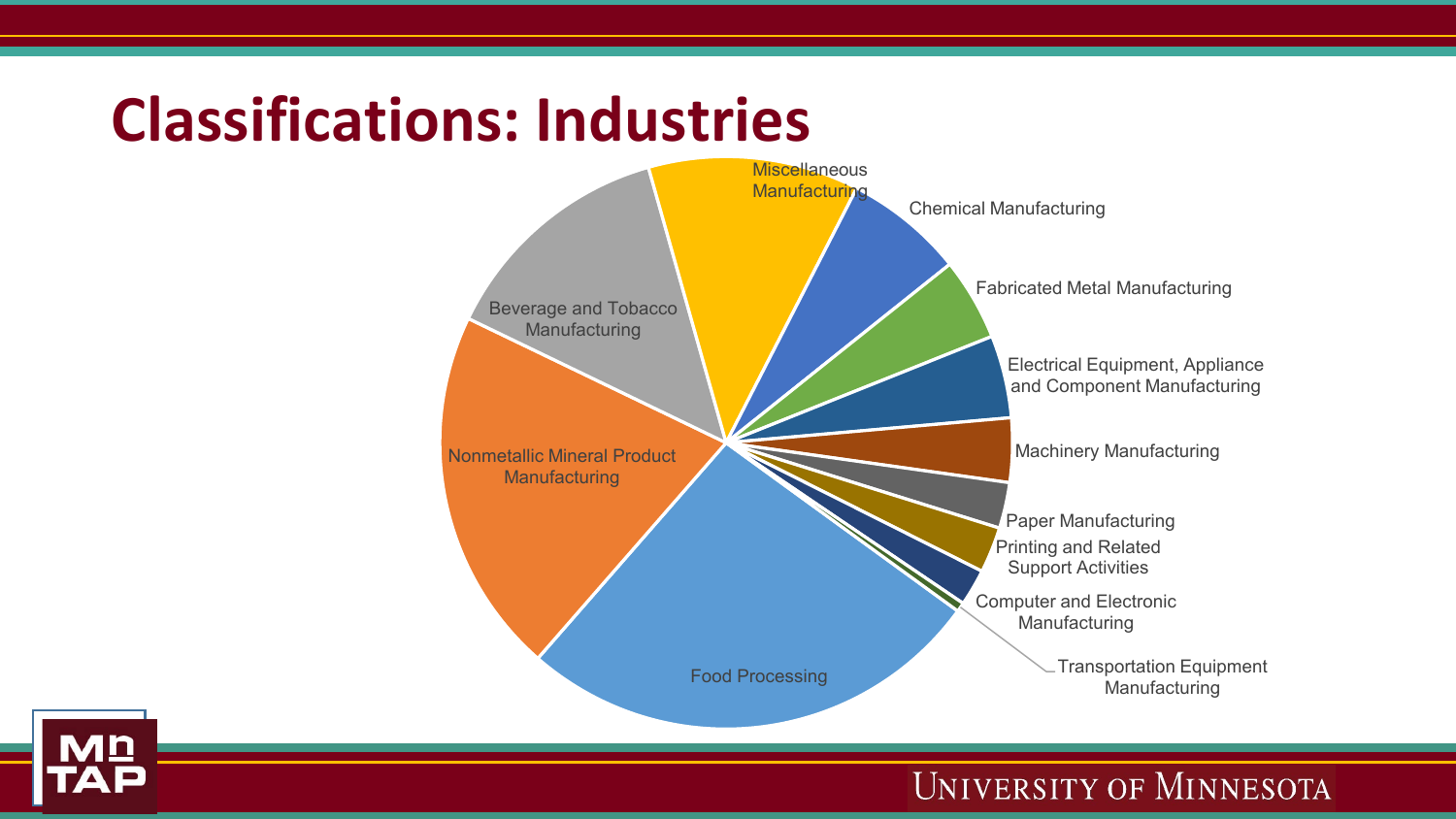### **High-Value: Proposed Reduction**



**•46 recommendations** •**2.5 – 200 million gallons** •**50% modifications**

•**89 days to implement**

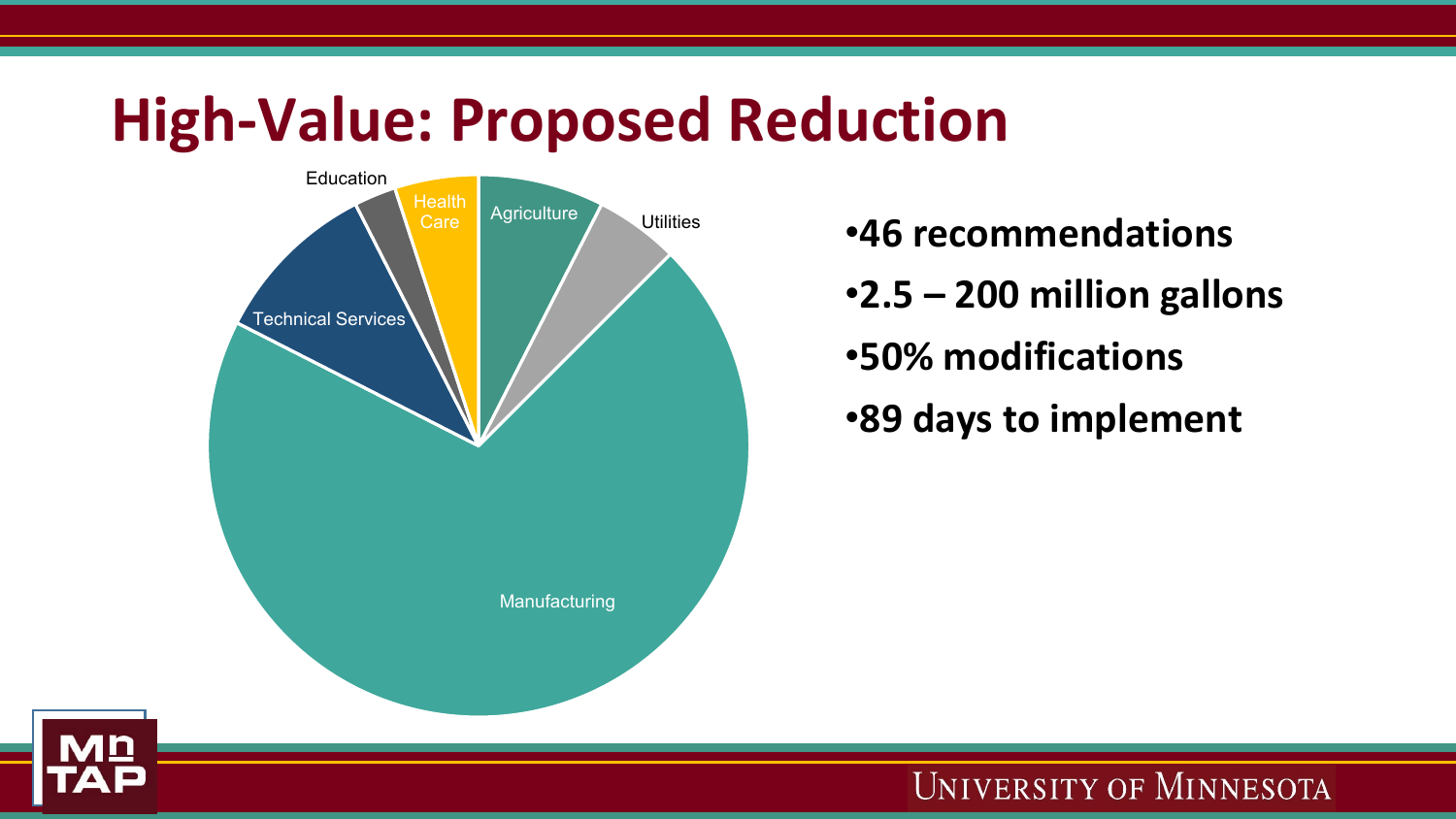#### **High-Value: Economic Savings** Public Administration



•**31 recommendations** •**\$27,000 - \$340,000** •**58% modifications** •**39% concurrent waste and/or energy savings**

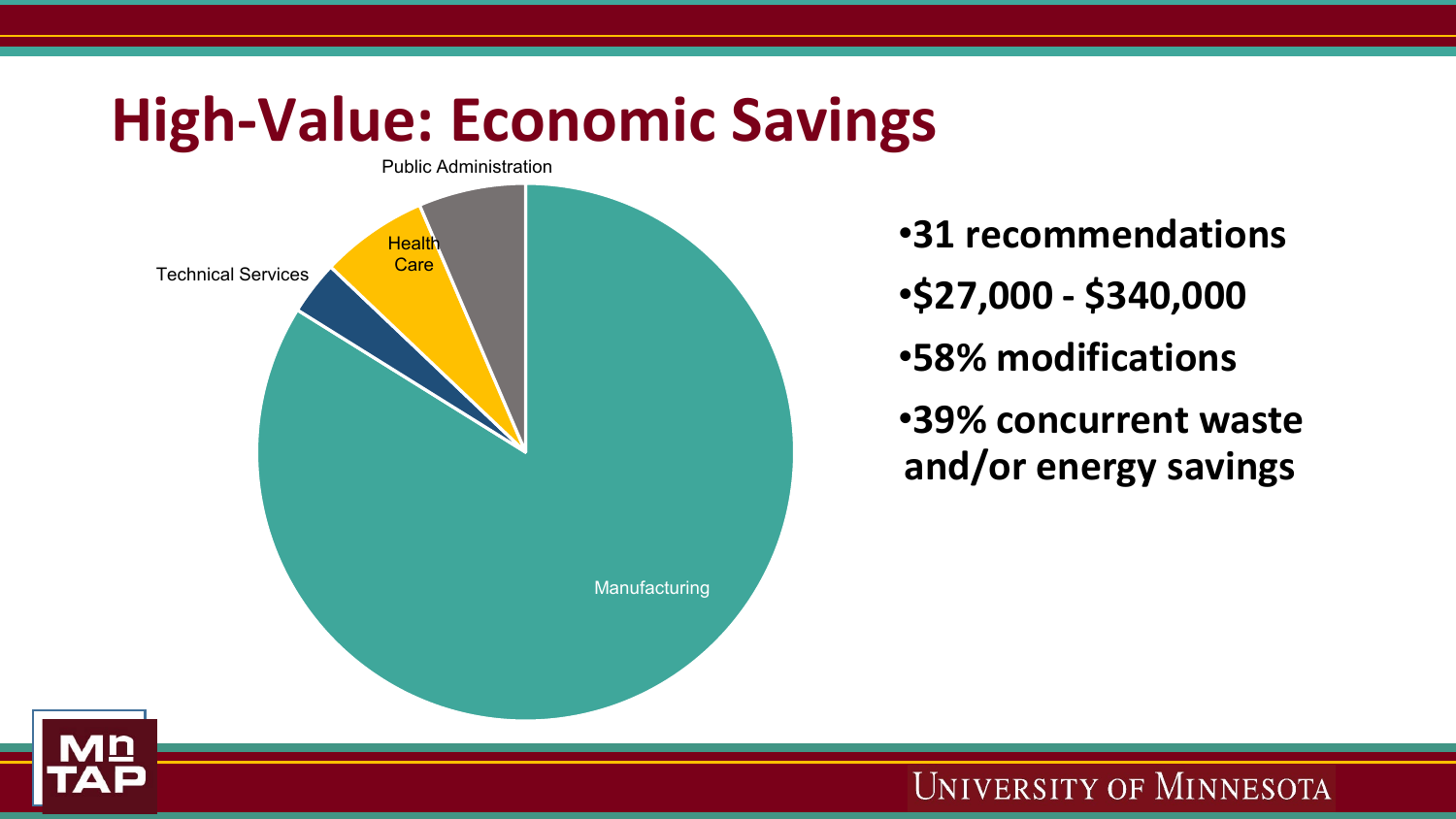## **Conclusions**

#### •**Modifications yield the highest-value recommendations**

- •88% equipment
- •12% procedure

#### •**Non-process water use should be considered**

### •**Next Steps: Industrial water use**

- •Cleaning & sanitation have most recommendations
- •Cooling has highest value recommendations